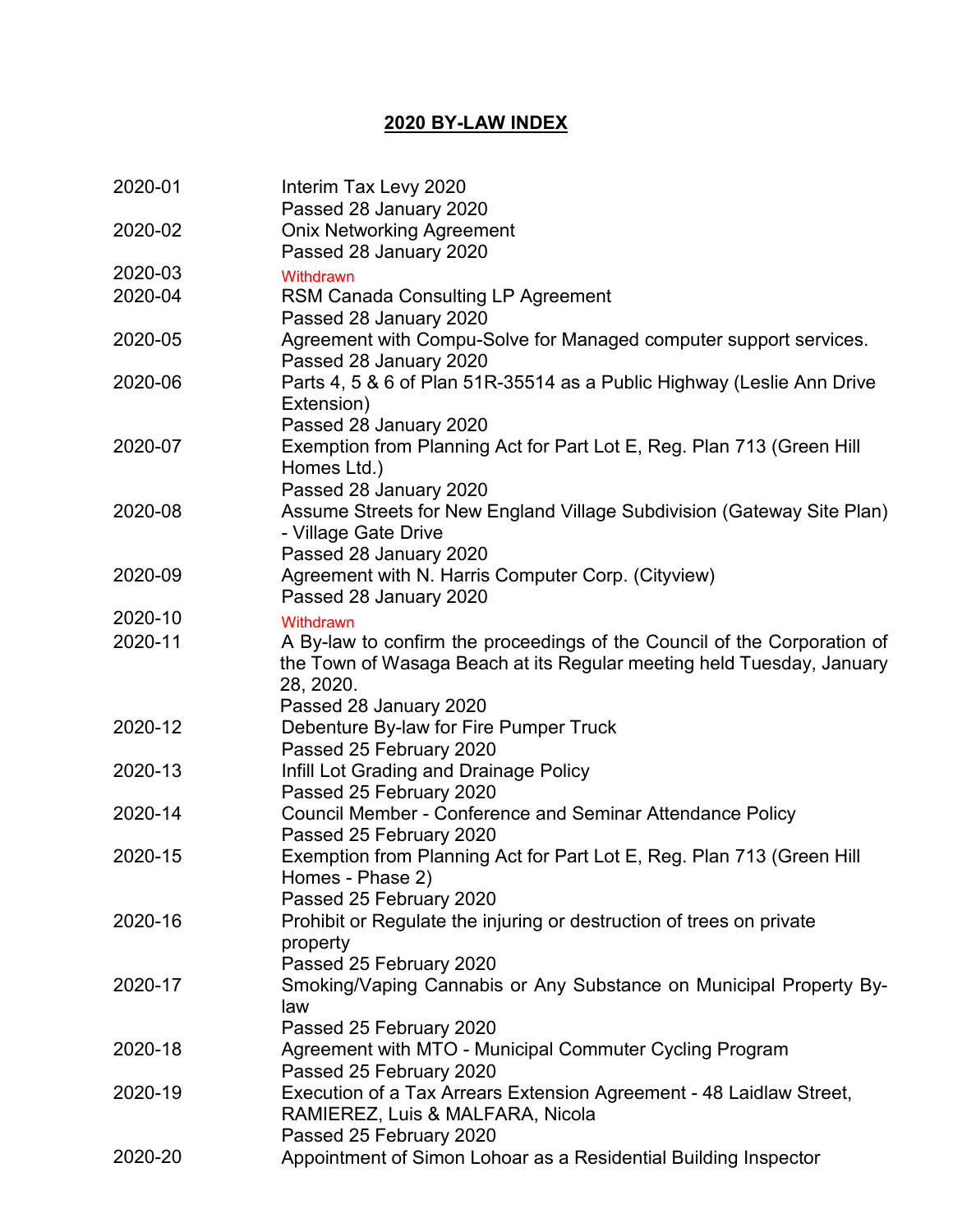|         | Passed 25 February 2020                                                                                                                                                                                                                                                                                                                                                                |
|---------|----------------------------------------------------------------------------------------------------------------------------------------------------------------------------------------------------------------------------------------------------------------------------------------------------------------------------------------------------------------------------------------|
| 2020-21 | A By-law to confirm the proceedings of the Council of the Corporation of<br>the Town of Wasaga Beach at its Regular meeting held Tuesday, February<br>25, 2020.                                                                                                                                                                                                                        |
|         | Passed 25 February 2020                                                                                                                                                                                                                                                                                                                                                                |
| 2020-22 | A By-law to confirm the proceedings of the Council of the Corporation of<br>the Town of Wasaga Beach at its Regular meeting held Monday, March<br>16, 2020.                                                                                                                                                                                                                            |
|         | Passed 16 March 2020                                                                                                                                                                                                                                                                                                                                                                   |
| 2020-23 | Authorize the Execution of a Letter of Agreement between her Majesty the<br>Queen in Right of the Province of Ontario, Represented by the Minister of<br>Transportation for the Province of Ontario and the Town of Wasaga Beach<br>for funding provided under the Dedicated Gas Tax Funds for the Public<br><b>Transportation Program</b><br>Passed 26 March 2020                     |
| 2020-24 | Adopt a Strategic Management Asset Policy<br>Passed 26 March 2020                                                                                                                                                                                                                                                                                                                      |
| 2020-25 | Provide for the Indemnification of Current and Former Council Members,<br>Board Members, Employees and Volunteers<br>Passed 26 March 2020                                                                                                                                                                                                                                              |
| 2020-26 | Authorize the entering into of an Agreement between the Town of<br>Wasaga Beach and Her Majesty the Queen in right of the Province of<br>Ontario as represented by the Minister of Municipal Affairs and Housing,<br><b>Municipal Modernization Program</b><br>Passed 26 March 2020                                                                                                    |
| 2020-27 | Regulate the fortification of and protective elements applied to land within<br>the Town of Wasaga Beach<br>Passed 26 March 2020                                                                                                                                                                                                                                                       |
| 2020-28 | Adopt the Development Charge Interest Policy<br>Passed 26 March 2020                                                                                                                                                                                                                                                                                                                   |
| 2020-29 | Authorize the entering into of an Agreement between the Town of<br>Wasaga Beach and The Bench Press Ltd o/a Creative Outdoor<br>Advertising, for Advertising Benches<br>Passed 26 March 2020                                                                                                                                                                                           |
| 2020-30 | Govern the proceedings of meetings of Town Council and its appointed<br>Committees, and to repeal By-law 2019-89<br>Passed 26 March 2020                                                                                                                                                                                                                                               |
| 2020-31 | Update the 2018 Ontario Municipal Commuter Cycling Program enabling<br>By-Law to reflect the 2020 funding year pursuant to the Agreement<br>between the Town of Wasaga Beach and Her Majesty the Queen in right<br>of the Province of Ontario as represented by the Minister of<br>Transportation - Ontario Municipal Commuter Cycling Program (OMCC),<br>and to repeal By-law 2020-18 |
| 2020-32 | Passed 26 March 2020<br>confirm the proceedings of the Council of the Corporation of the Town of<br>Wasaga Beach at its Special meeting held Thursday, March 26, 2020                                                                                                                                                                                                                  |
| 2020-33 | Passed 26 March 2020<br>Amend By-law No. 2020-30, being a by-law to govern the proceedings of<br>meetings of Town Council and its appointed Committees to allow for                                                                                                                                                                                                                    |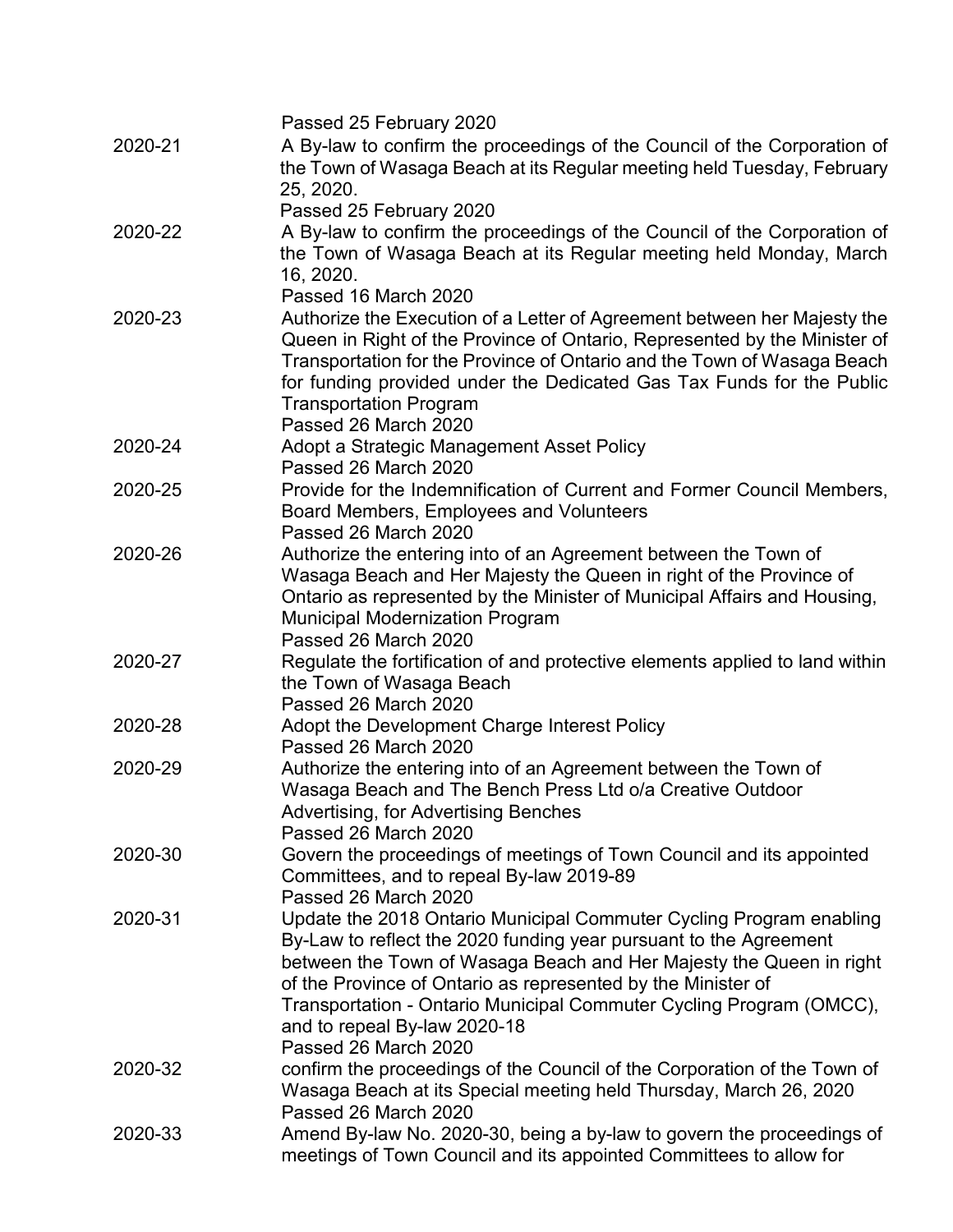|         | electronic participation during a declared state of emergency for the<br>Committee of Adjustment and Property Standards Committee                                                                                                 |
|---------|-----------------------------------------------------------------------------------------------------------------------------------------------------------------------------------------------------------------------------------|
|         | Passed 09 April 2020                                                                                                                                                                                                              |
| 2020-34 | Appoint seasonal Municipal Law Enforcement Officers for the Town of                                                                                                                                                               |
|         | Wasaga Beach                                                                                                                                                                                                                      |
|         | Passed 09 April 2020                                                                                                                                                                                                              |
| 2020-35 | authorize an Encroachment Agreement between the Town of Wasaga<br>Beach and 2252579 Ontario Inc. for the property of LOT 26 CON 9,<br>Municipally known as 304 Main Street                                                        |
|         | Passed 09 April 2020                                                                                                                                                                                                              |
| 2020-36 | Authorize the sale of lands known as Block 110, 0.30 meter reserve                                                                                                                                                                |
|         | adjacent to Lot 77 on Plan 51M-847                                                                                                                                                                                                |
|         | Passed 09 April 2020                                                                                                                                                                                                              |
| 2020-37 | Amend By-law 2019-126 being a By-law to establish fees and charges to<br>be collected by the Corporation of the Town of Wasaga Beach                                                                                              |
|         | Passed 09 April 2020                                                                                                                                                                                                              |
| 2020-38 | Amend By-law 2020-01 being a By-law to authorize an Interim Tax Levy<br>for 2020                                                                                                                                                  |
|         | Passed 09 April 2020                                                                                                                                                                                                              |
| 2020-39 | Confirm the proceedings of the Council of the Corporation of the Town of<br>Wasaga Beach at its Special meeting held Thursday, April 9, 2020 at 9:00<br>a.m. and at its Special meeting held Thursday, April 9, 2020 at 1:00 p.m. |
|         | Passed 09 April 2020                                                                                                                                                                                                              |
| 2020-40 | Confirm the proceedings of the Council of the Corporation of the Town of<br>Wasaga Beach at its Special meeting held Friday, April 24, 2020<br>Passed 24 April 2020                                                               |
| 2020-41 | Adopt the Animal Control Self Defense Tactics Policy                                                                                                                                                                              |
|         | Passed 30 April 2020                                                                                                                                                                                                              |
| 2020-42 | Amend Town of Wasaga Beach Comprehensive Zoning By-law No.                                                                                                                                                                        |
|         | 2003-60, as amended (Sidorov - 78 Leslie Street)                                                                                                                                                                                  |
|         | Passed 30 April 2020                                                                                                                                                                                                              |
| 2020-43 | Amend Town of Wasaga Beach Comprehensive Zoning By-law No.                                                                                                                                                                        |
|         | 2003-60, as amended (Buharin - 86 Leslie Street)                                                                                                                                                                                  |
|         | Passed 30 April 2020                                                                                                                                                                                                              |
| 2020-44 | Dedicate the parts 4, 5, and 6 of Plan 51R-35514 as a public highway                                                                                                                                                              |
|         | (Berkely Street Extension) and to repeal By-law 2020-06                                                                                                                                                                           |
|         | Passed 30 April 2020                                                                                                                                                                                                              |
| 2020-45 | Authorize a Memorandum of Understanding (MOU) between the Town of                                                                                                                                                                 |
|         | Wasaga Beach and Physicians of family practices                                                                                                                                                                                   |
|         | Passed 30 April 2020                                                                                                                                                                                                              |
| 2020-46 | Adopt Amendment No. 55 to the Official Plan for the Town of Wasaga                                                                                                                                                                |
|         | <b>Beach</b>                                                                                                                                                                                                                      |
|         | Passed 30 April 2020                                                                                                                                                                                                              |
| 2020-47 | Amend Town of Wasaga Beach Comprehensive Zoning By-law No.                                                                                                                                                                        |
|         | 2003-60, as amended, Elm Developments Holding and Special                                                                                                                                                                         |
|         | <b>Exceptions</b>                                                                                                                                                                                                                 |
|         | Passed 30 April 2020                                                                                                                                                                                                              |
| 2020-48 | Amend Town of Wasaga Beach Comprehensive Zoning By-law 2003-60,                                                                                                                                                                   |
|         | as amended, Rivers Edge - Sunnidale Trails                                                                                                                                                                                        |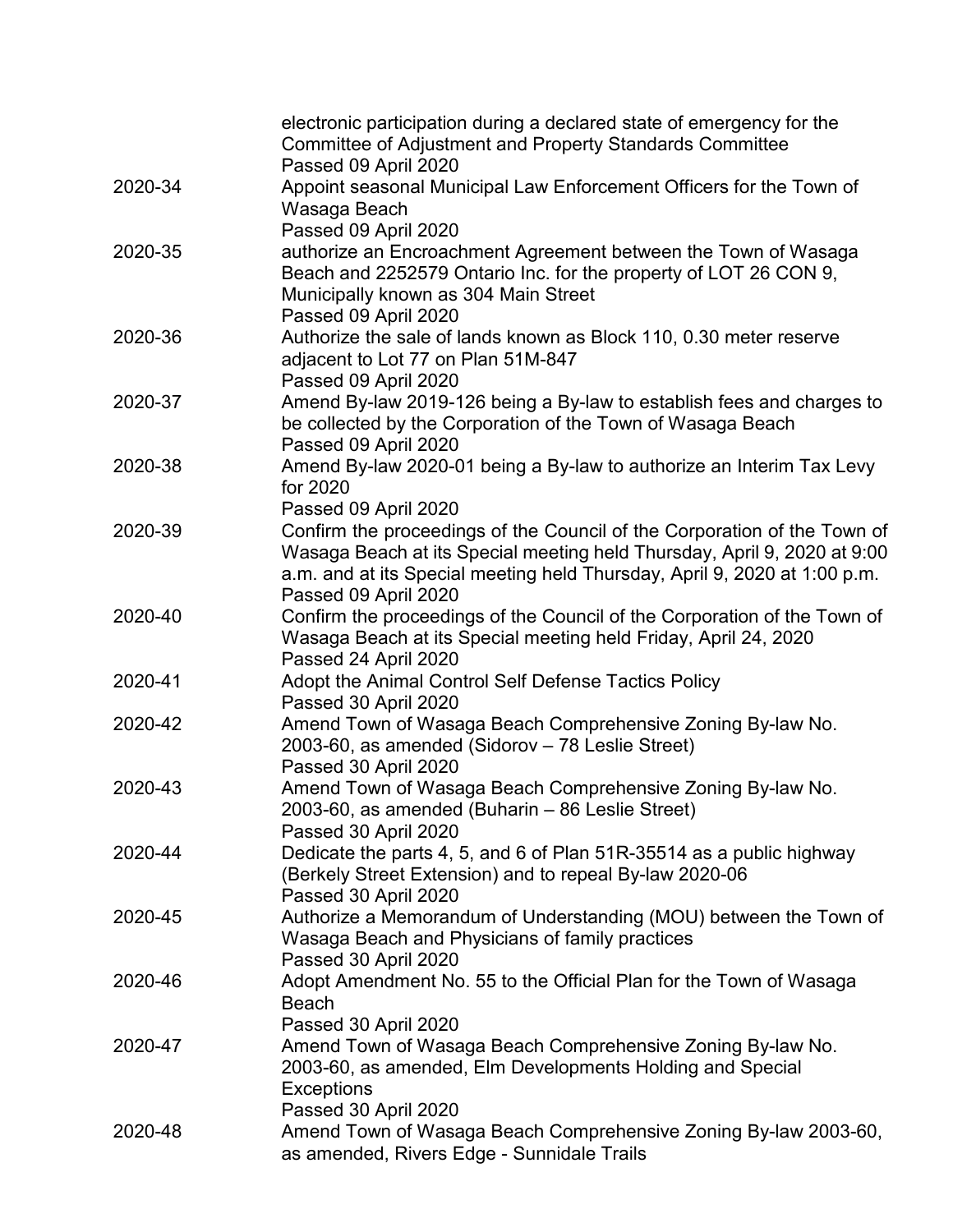|         | Passed 30 April 2020                                                                                                                                                              |
|---------|-----------------------------------------------------------------------------------------------------------------------------------------------------------------------------------|
| 2020-49 | Confirm the proceedings of the Council of the Corporation of the Town of<br>Wasaga Beach at its Special meeting held Thursday, April 30, 2020.                                    |
|         | Passed 30 April 2020                                                                                                                                                              |
| 2020-50 | Adopt the Electronic Meeting Participation Policy                                                                                                                                 |
|         | Passed 21 May 2020                                                                                                                                                                |
| 2020-51 | Set the Tax Rates and to Levy Taxes for the year 2020                                                                                                                             |
|         | Passed 21 May 2020                                                                                                                                                                |
| 2020-52 | Amend By-law No. 2016-42, being a By-law to designate Private<br>Roadways as Emergency Fire Routes along which no parking of vehicles<br>shall be permitted<br>Passed 21 May 2020 |
| 2020-53 | Amend Town of Wasaga Beach Comprehensive Zoning By-law No.                                                                                                                        |
|         | 2003-60, as amended (3219 Mosley Street)<br>Passed 21 May 2020                                                                                                                    |
| 2020-54 | Amend By-law 2019-126 being a By-law to establish fees and charges to                                                                                                             |
|         | be collected by the Corporation of the Town of Wasaga Beach<br>Passed 21 May 2020                                                                                                 |
| 2020-55 | <b>PULLED</b>                                                                                                                                                                     |
| 2020-56 | Confirm the proceedings of the Council of the Corporation of the Town of<br>Wasaga Beach at its Special meeting held Thursday, May 21, 2020 at<br>9:00 a.m.                       |
|         | Passed 21 May 2020                                                                                                                                                                |
| 2020-57 | Authorize the execution of a Lease Agreement (41 Beach Drive Unit A &<br>B)                                                                                                       |
|         | Passed 21 May 2020                                                                                                                                                                |
| 2020-58 | Authorize the execution of a Lease Agreement (50 Mosley Street)                                                                                                                   |
|         | Passed 21 May 2020                                                                                                                                                                |
| 2020-59 | Authorize the execution of a Lease Agreement (93 Beach Drive, Unit D)<br>Passed 21 May 2020                                                                                       |
| 2020-60 | Confirm the proceedings of the Council of the Corporation of the Town of<br>Wasaga Beach at its Special meeting held Thursday, May 21, 2020 at<br>1:00 p.m.                       |
| 2020-61 | Confirm the proceedings of the Council of the Corporation of the Town of<br>Wasaga Beach at its Special meeting held Friday, May 29, 2020 at 1:00                                 |
|         | p.m.                                                                                                                                                                              |
|         | Passed 29 May 2020                                                                                                                                                                |
| 2020-62 | Regulate the use of Public Docks within the Town of Wasaga Beach<br>Passed 11 June 2020                                                                                           |
| 2020-63 | Authorize the execution of a License Agreement (21 Main Street)                                                                                                                   |
|         | Passed 11 June 2020                                                                                                                                                               |
| 2020-64 | Authorize the entering into of a Contract with MacLennan Jaunkalns<br>Miller Architects (MJMA)                                                                                    |
|         | Passed 11 June 2020                                                                                                                                                               |
| 2020-65 | Amend The Town of Wasaga Beach Comprehensive Zoning By-law No.<br>2003-60, As Amended (Hamount Block 24)<br>Passed 11 June 2020                                                   |
|         |                                                                                                                                                                                   |
| 2020-66 | Amend the Terms of Reference for the Wasaga Beach Public Library<br>Board and to repeal By-law No. 2011-40                                                                        |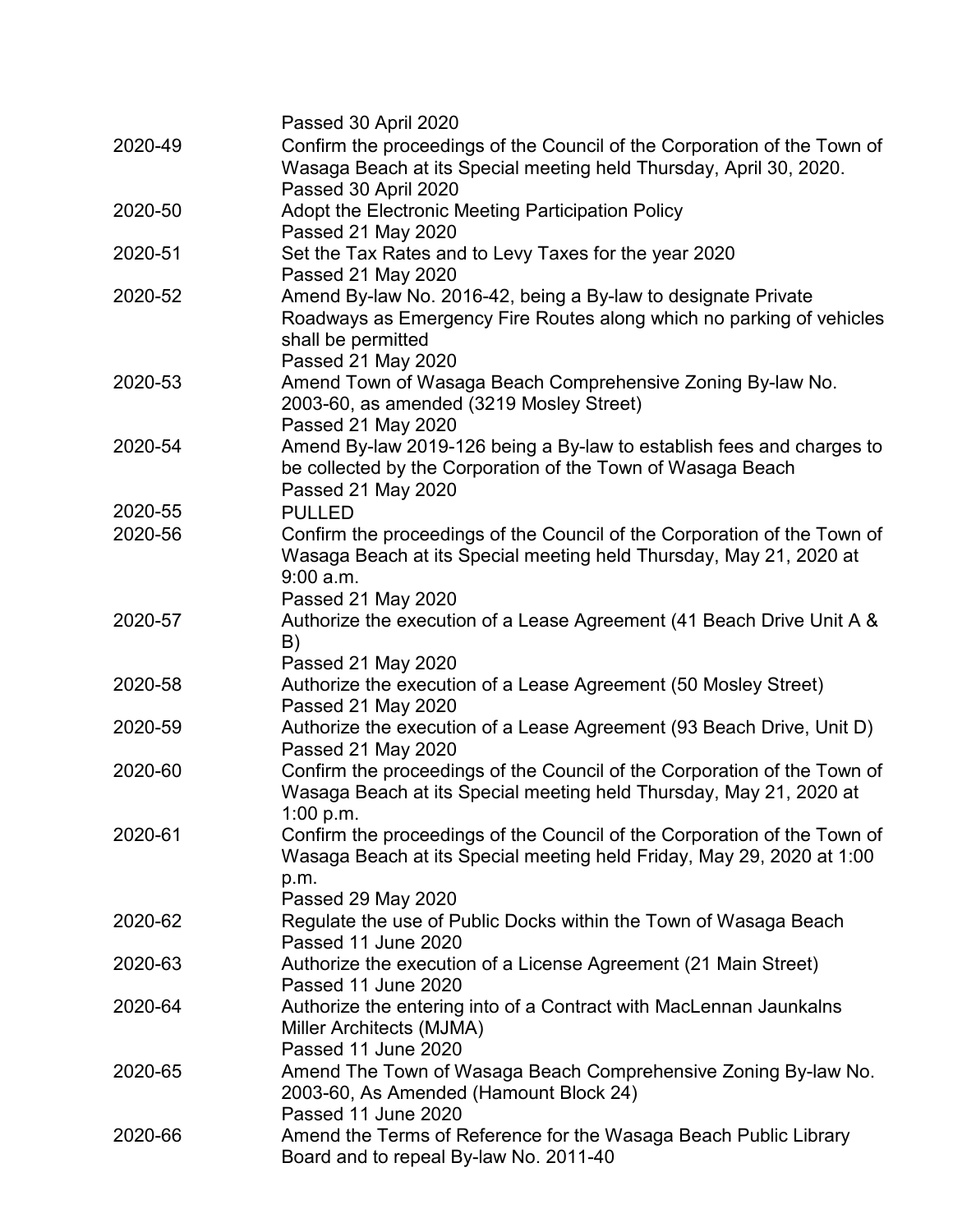|         | Passed 11 June 2020                                                      |
|---------|--------------------------------------------------------------------------|
| 2020-67 | Repeal By-laws 2001-79 and 2004-76 appointing building and plumbing      |
|         | inspectors                                                               |
|         | Passed 11 June 2020                                                      |
| 2020-68 | Amend By-law No. 2020-30, being a by-law to govern the proceedings of    |
|         | meetings of Town Council and its appointed Committees to allow for       |
|         | electronic participation during closed session                           |
|         | Passed 11 June 2020                                                      |
| 2020-69 | Appoint a seasonal Municipal Law Enforcement Officer for the Town of     |
|         | Wasaga Beach                                                             |
|         | Passed 11 June 2020                                                      |
| 2020-70 | Confirm the proceedings of the Council of the Corporation of the Town of |
|         | Wasaga Beach at its Special meeting held Thursday June 11, 2020          |
|         | Passed 11 June 2020                                                      |
| 2020-71 | Authorize the execution of a Lease Agreement (41 Beach Dr. Unit F)       |
|         | Passed 25 June 2020                                                      |
| 2020-72 | Confirm the proceedings of the Council of the Corporation of the Town of |
|         | Wasaga Beach at its Special meeting held Thursday June 25, 2020          |
|         | Passed 25 June 2020                                                      |
| 2020-73 | Amend By-law 2020-51 being a By-law to set the Tax Rates and to Levy     |
|         | Taxes for the year 2020                                                  |
|         | Passed 30 June 2020                                                      |
| 2020-74 | Amend By-law 2019-126 being a By-law to establish fees and charges to    |
|         | be collected by the Corporation of the Town of Wasaga Beach              |
|         | Passed 30 June 2020                                                      |
| 2020-75 | Protect, prohibit, regulate and control the Beach Drive Promenade and    |
|         | Municipal Picnic Area in the Town of Wasaga Beach                        |
|         | Passed 30 June 2020                                                      |
| 2020-76 | Confirm the proceedings of the Council of the Corporation of the Town of |
|         | Wasaga Beach at its Regular meeting held Tuesday, June 30, 2020          |
|         | Passed 30 June 2020                                                      |
| 2020-77 | Prohibit and regulate the entry and use of closed public places in the   |
|         | Town of Wasaga Beach                                                     |
|         | Passed 02 July 2020                                                      |
| 2020-78 | Confirm the proceedings of the Council of the Corporation of the Town of |
|         | Wasaga Beach at its Special meeting held Thursday July 2, 2020           |
|         | Passed 02 July 2020                                                      |
| 2020-79 | confirm the proceedings of the Council of the Corporation of the Town of |
|         | Wasaga Beach at its Special meeting held Tuesday July 14, 2020           |
|         | Passed 14 July 2020                                                      |
| 2020-80 | Assume certain streets and the associated services in the Town of        |
|         | Wasaga Beach for Forest Avenue being Part 3, Registered Plan 51R-        |
|         | 25875                                                                    |
|         | Passed 16 July 2020                                                      |
| 2020-81 | authorize the purchase of lands described as Part 10 Con 16 Sunnidale,   |
|         | being Part 3, Registered Plan 51R-25875 being part of the lands under    |
|         | PIN 58330-0051 (LT), an extension of Forest Avenue                       |
|         | Passed 16 July 2020                                                      |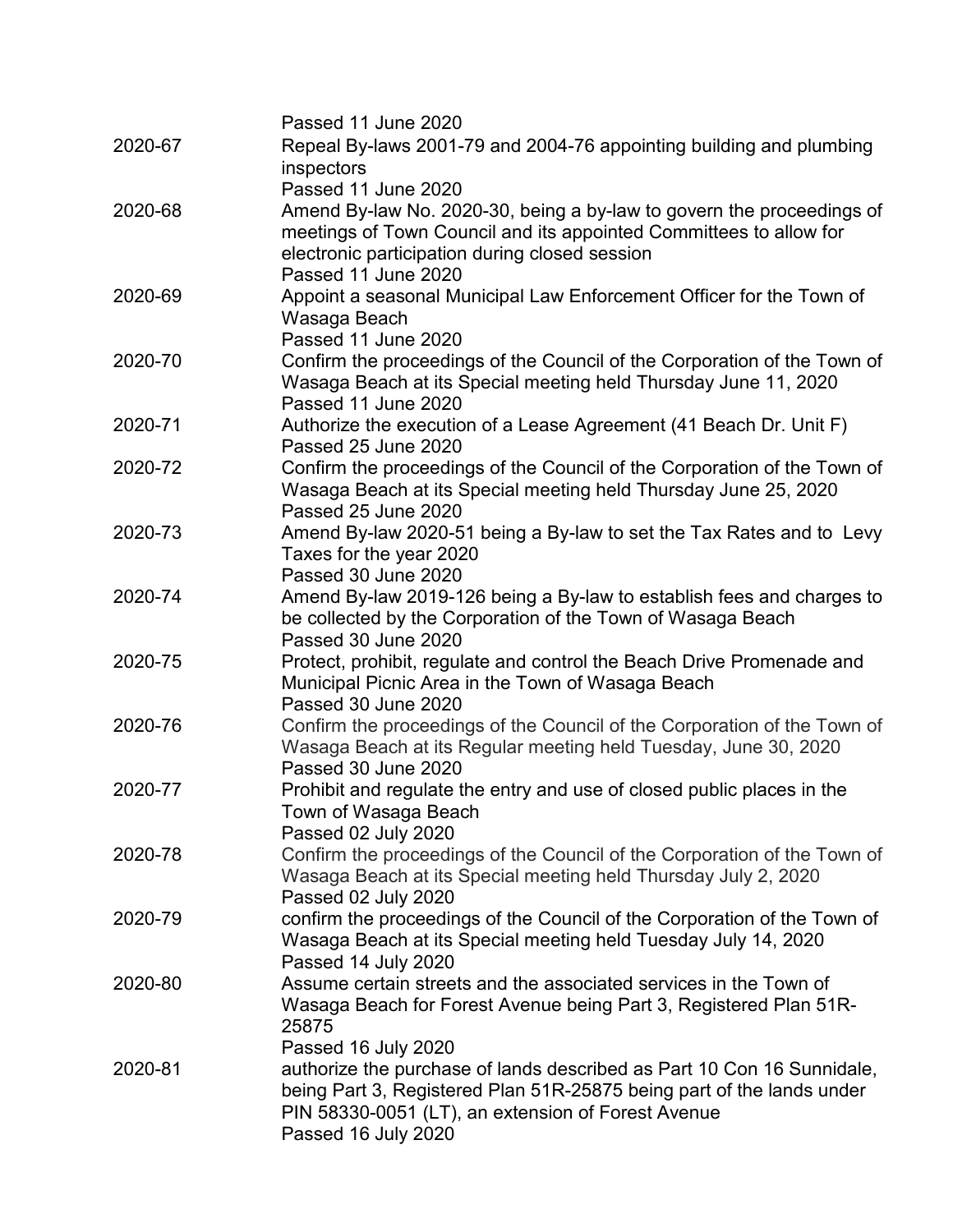| 2020-82 | Amend By-law 2018-03 being an Agreement with SK8 Georgian Bay for<br>the use of the Wasaga Stars Arena for an off season Skating School<br>(2018-2020)                                        |
|---------|-----------------------------------------------------------------------------------------------------------------------------------------------------------------------------------------------|
|         | Passed 16 July 2020                                                                                                                                                                           |
| 2020-83 | Authorize the execution of a Lease Agreement (1888 Klondike Park<br>Road)                                                                                                                     |
|         | Passed 16 July 2020                                                                                                                                                                           |
| 2020-84 | Confirm the proceedings of the Council of the Corporation of the Town of<br>Wasaga Beach at its Special meeting held Thursday July 16, 2020<br>Passed 16 July 2020                            |
| 2020-85 | Adopt the Municipal Consent Policy                                                                                                                                                            |
|         | Passed 28 July 2020                                                                                                                                                                           |
| 2020-86 | Amend By-law No. 2020-30, being a by-law to govern the proceedings of<br>meetings of Town Council and its appointed Committees to allow for<br>electronic participation during closed session |
|         | Passed 28 July 2020                                                                                                                                                                           |
| 2020-87 | Amend the Business Licence Suspension Procedures under By-law<br>2019-26                                                                                                                      |
|         | Passed 28 July 2020                                                                                                                                                                           |
| 2020-88 | Confirm the proceedings of the Council of the Corporation of the Town of<br>Wasaga Beach at its Regular meeting held Tuesday, July 28, 2020<br>Passed 28 July 2020                            |
| 2020-89 | Authorize the execution of a Lease Agreement between the Town of                                                                                                                              |
|         | Wasaga Beach and the Wasaga Beach Farmers' Market for the use of<br>the Oakview Woods Community Centre Parking Lot to operate a<br>seasonal Farmers' Market                                   |
|         | Passed 28 July 2020                                                                                                                                                                           |
| 2020-90 | Confirm the proceedings of the Council of the Corporation of the Town of                                                                                                                      |
|         | Wasaga Beach at its Special meeting held Thursday, August 13, 2020<br>Passed 13 August 2020                                                                                                   |
| 2020-91 | Amend Town Of Wasaga Beach Comprehensive Zoning By-Law No<br>2003-60, As Amended (1525 Mosley Street)<br>Passed 25 August 2020                                                                |
| 2020-92 | Exempt the Town of Wasaga Beach from the Line Fences Act, R.S.O                                                                                                                               |
|         | 1990, c. L17 with Apportioning Costs of Division Fences<br>Passed 25 August 2020                                                                                                              |
| 2020-93 | Exempt Certain Lands From Part Lot Control Pursuant To Section 50(7)                                                                                                                          |
|         | Of The Planning Acf, In Respect Of Lands Described As Blocks 134,135<br>And 144, Registered Plan 51m-1039, In The Town Of Wasaga Beach,                                                       |
|         | County Of Simcoe (Zancor North Inc. - Trillium Forest North Phase 2)<br>Passed 25 August 2020                                                                                                 |
| 2020-94 | Amend Town Of Wasaga Beach Comprehensive Zoning By-Law No. 2003-<br>60, As Amended (Sterling Horhes (Westbury Rd) Inc. - Part Of Lot 41,<br>Registered Plan 1408)<br>Passed 25 August 2020    |
| 2020-95 | Delegate authority to enter into Pre-servicing, Site Preparation, and Model                                                                                                                   |
|         | Home Agreements<br>Passed 25 August 2020                                                                                                                                                      |
| 2020-96 | Confirm the proceedings of the Council of the Corporation of the                                                                                                                              |
|         |                                                                                                                                                                                               |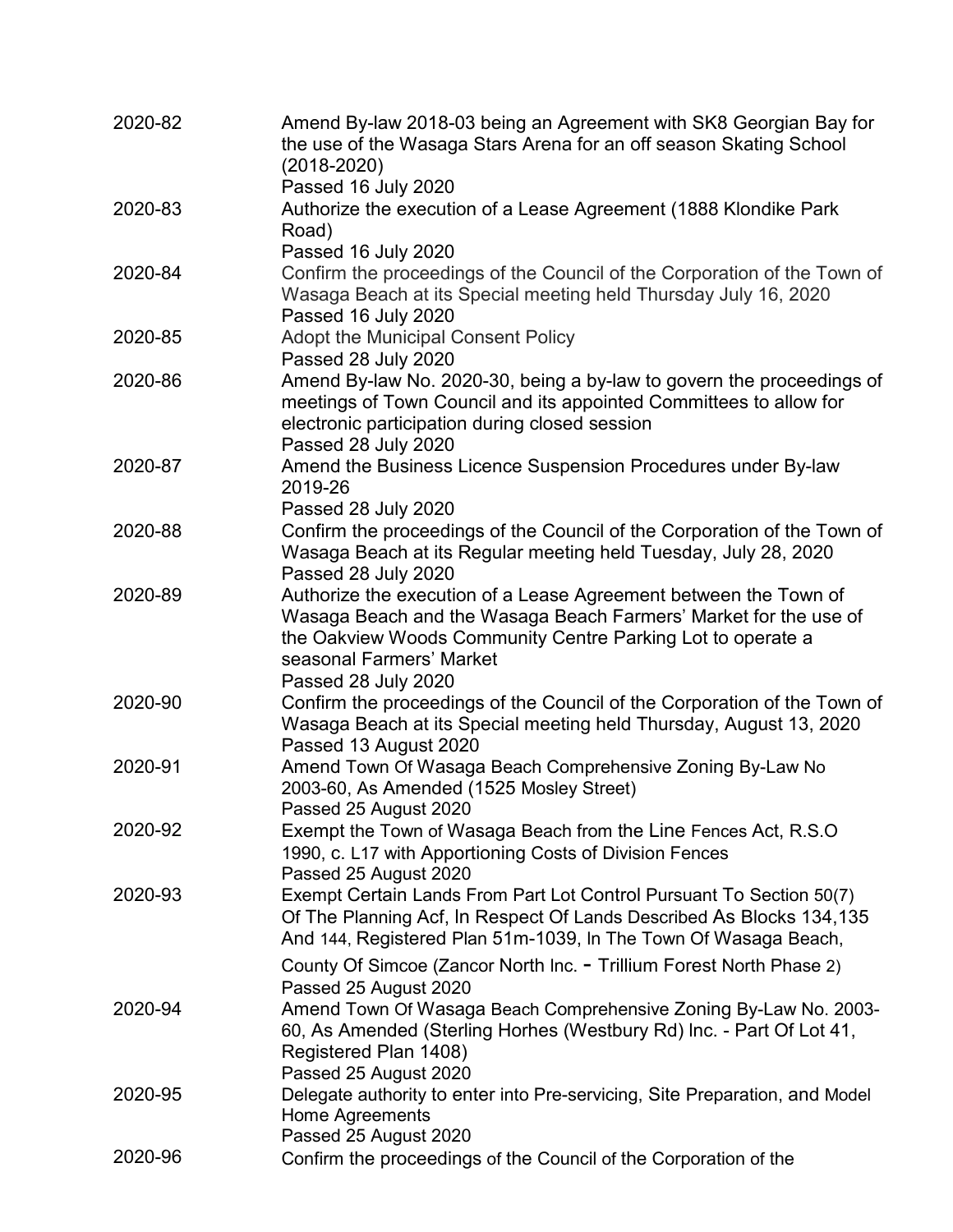|          | Town of Wasaga Beach at its Regular meeting held Tuesday, August 25,<br>2020                                                                                                                                                                                                                                                                                           |
|----------|------------------------------------------------------------------------------------------------------------------------------------------------------------------------------------------------------------------------------------------------------------------------------------------------------------------------------------------------------------------------|
|          | Passed 25 August 2020                                                                                                                                                                                                                                                                                                                                                  |
| 2020-97  | Appoint a Deputy Treasurer for the Town of Wasaga Beach and to repeal<br>by-law 1989-45 (Shannon Stewart)                                                                                                                                                                                                                                                              |
| 2020-98  | Passed 29 September 2020<br>Establish an updated ladder chart for non-union employees (Value Group<br>$1 - 13$                                                                                                                                                                                                                                                         |
|          | Passed 29 September 2020                                                                                                                                                                                                                                                                                                                                               |
| 2020-99  | Regulate the speed of traffic in School Zones<br>Passed 29 September 2020                                                                                                                                                                                                                                                                                              |
| 2020-100 | Appoint an Animal Control Officer and Municipal Law Enforcement<br>Officer for the Town of Wasaga Beach (Brianna Perry-Schalle).<br>Passed 29 September 2020                                                                                                                                                                                                           |
| 2020-101 | Appoint a full-time Municipal Law Enforcement Officer and Property<br>Standards Officer for the Town of Wasaga Beach (Belicia Vanderkamp).<br>Passed 29 September 2020                                                                                                                                                                                                 |
| 2020-102 | Exempt certain lands from Part Lot Control pursuant to Section 50(7) of<br>the Planning Act, in respect of lands described as Block 49, Registered<br>Plan 51M-1158, in the Town of Wasaga Beach, County of Simcoe (ELM<br>Wasaga Beach (2016) Inc.)                                                                                                                   |
| 2020-103 | Passed 29 September 2020<br>Confirm the proceedings of the Council of the Corporation of the Town of<br>Wasaga Beach at its Regular meeting held Tuesday, September 29,<br>2020.                                                                                                                                                                                       |
|          | Passed 29 September 2020                                                                                                                                                                                                                                                                                                                                               |
| 2020-104 | A By-law to authorize the execution of agreements between the Town of<br>Wasaga Beach and Regional Tourism Organization 7 (RT07)<br>Passed 29 October 2020                                                                                                                                                                                                             |
| 2020-105 | <b>HOLD</b>                                                                                                                                                                                                                                                                                                                                                            |
| 2020-106 | A By-law to adopt a Policy for Electricity Board of Directors<br>Remuneration and to repeal By-law 2019-106<br>Passed 29 October 2020                                                                                                                                                                                                                                  |
| 2020-107 | A By-law to confirm the proceedings of the Council of the Corporation of<br>the Town of Wasaga Beach at its Regular meeting held Thursday<br>October 29, 2020.<br>Passed 29 October 2020                                                                                                                                                                               |
| 2020-108 | A By-law to confirm the proceedings of the Council of the Corporation of<br>the Town of Wasaga Beach at its Special meeting held Thursday<br>November 12, 2020.<br>Passed 12 November 2020                                                                                                                                                                             |
| 2020-109 | A By-law to authorize the execution of the Transfer Payment Agreement<br>for the Investing in Canada Infrastructure Program (ICIP): Public Transit<br>Stream between Her Majesty the Queen in right of the Province of<br>Ontario represented by the Minister of Transportation for the Province of<br>Ontario and the Town of Wasaga Beach<br>Passed 25 November 2020 |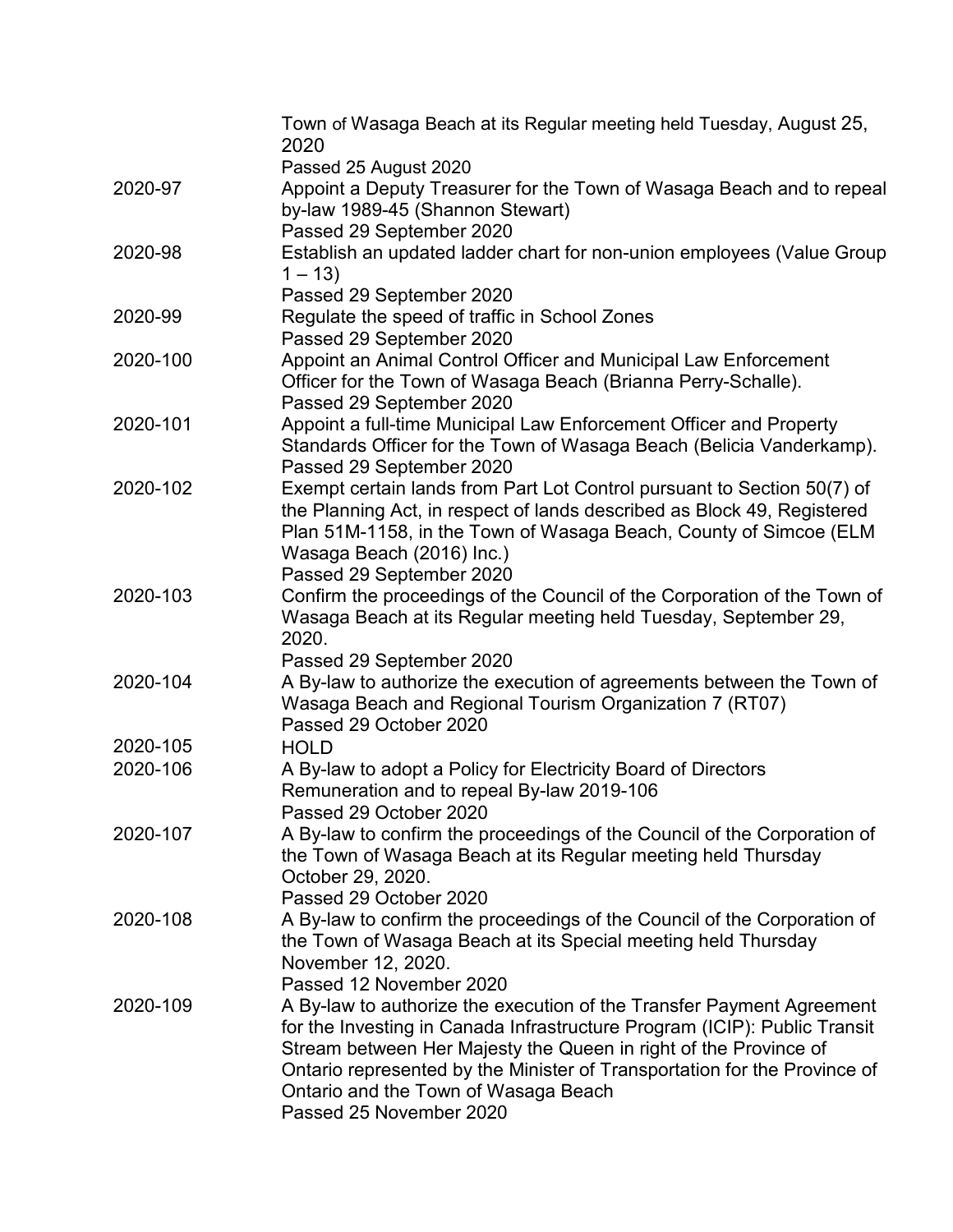| 2020-110 | A By-law to authorize the execution of an extension of the Tower Lease<br>Agreement with Bell Mobility Incorporated for the tower located at 3050<br><b>Mosley Street</b>                            |
|----------|------------------------------------------------------------------------------------------------------------------------------------------------------------------------------------------------------|
|          | 25 November 2020                                                                                                                                                                                     |
| 2020-111 | A By-law to amend By-law 2013-86 Section 3-6.06 being a Policy for<br><b>Employee Development and Service Recognition</b><br>25 November 2020                                                        |
| 2020-112 | A By-law to Adopt an Encroachment Policy and to repeal By-law 2013-96<br>and By-law 2019-114                                                                                                         |
| 2020-113 | Passed 25 November 2020<br>A By-law to appoint a Building Inspector for the Town of Wasaga Beach<br>- Bill Plewes                                                                                    |
| 2020-114 | Passed 25 November 2020<br>A By-law to amend By-law 2019-34 being a by-law to approve a<br><b>Standard Lease</b>                                                                                     |
|          | Passed 25 November 2020                                                                                                                                                                              |
| 2020-115 | A By-law to authorize the execution of Lease Agreements<br>Passed 25 November 2020                                                                                                                   |
| 2020-116 | A By-law to authorize the entering into of an Agreement with the Child<br>Advocacy Centre of Simcoe Muskoka to utilize the Community Policing<br>Office at 544 River Road West                       |
| 2020-117 | Passed 25 November 2020<br>A By-law to authorize a Memorandum of Understanding Between the<br>Town of Wasaga Beach and Three Family Physicians<br>Passed 25 November 2020                            |
| 2020-118 | A By-law to confirm the proceedings of the Council of the Corporation of<br>the Town of Wasaga Beach at its Regular meeting held Wednesday,<br>November 25, 2020                                     |
| 2020-119 | Passed 25 November 2020<br>A By-law to authorize the execution of a Renewal Agreement for Cell<br>Phone Services between the Town of Wasaga Beach and Bell Mobility                                  |
|          | Inc.<br>Passed 10 December 2020                                                                                                                                                                      |
| 2020-120 | A By-law to amend Town of Wasaga Beach Comprehensive Zoning By-<br>law No. 2003-60, as amended (ELM Wasaga Beach (2016) Inc. - Blocks<br>53 & 54, Plan 51M-1158)                                     |
| 2020-121 | Passed 10 December 2020<br>A By-law to confirm the proceedings of the Council of the Corporation of<br>the Town of Wasaga Beach at its Special meeting held Thursday<br>December 10, 2020            |
|          | Passed 10 December 2020                                                                                                                                                                              |
| 2020-122 | A By-law to authorize the execution of Lease Agreements<br>Passed 22 December 2020                                                                                                                   |
| 2020-123 | A By-law to authorize the entering into of an Agreement with Entro<br>Communications Inc. to Develop the Town of Wasaga Beach<br><b>Comprehensive Wayfinding Strategy</b><br>Passed 22 December 2020 |